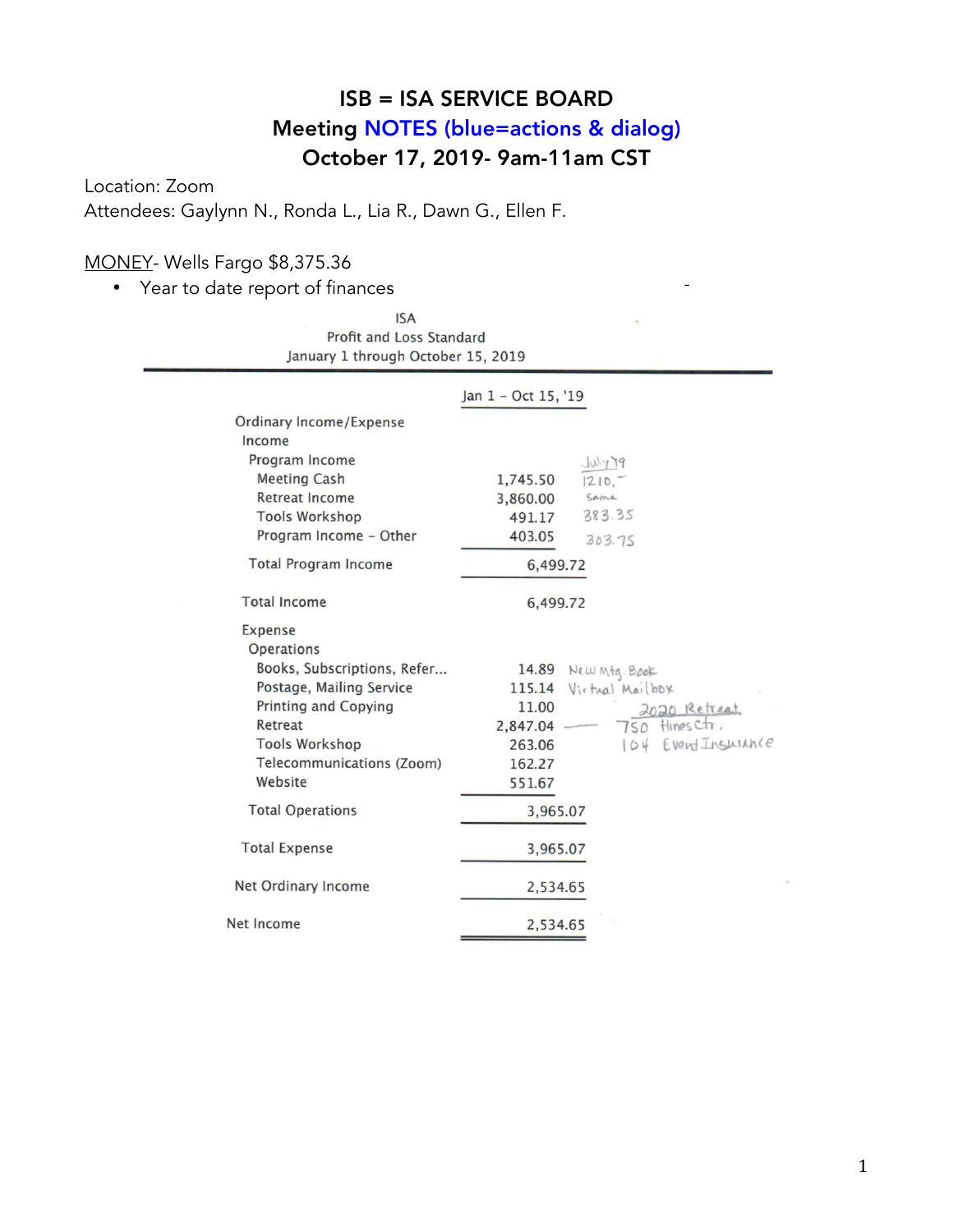## **MEETINGS**

Updated opening/closing ISB for edit/approval. Gaylynn will resend to Ronda to edit. Send to all meetings as suggested meeting opening/closing. (see communication summary at end)

Communication-is this going well?

- Group Me for Houston Meetings Contacts (Houston Announcements)
- Group Me for all Meeting Contacts, Service Board, Committee Leaders
	- o Group Me members are experiencing spam links to porn
	- o Ellen looking into a platform that has more security
	- o Dawn created a ISB What's App group for the ISB to explore usage
	- o Ronda is writing disclaimer info regarding social media communication for the groups she attends and will share if anyone wants to use it
- Reminder: Changes to ISA as a whole read for 6 meetings at all meetings ….Quarterly message from ISB- is there anything from this meeting that we would like to communicate? Yes- see communication summary at the end

New Meeting Inquiries

• Jessica stepped away from answering the new meeting requests. Erin O is now answering. The process has been streamlined into a two-step process.

New Meetings

- Avon Lima, NY begins this week October 16<sup>th</sup>
- Dialog about meeting for divorce support & dating support for ISA members. During discussion Ronda shared information about another program that has a "processing group" with parameters that might be a good option for female partners after the Sat. co-ed group. Dawn and Lia are going to pursue this

Meetings that Closed

none

Established in-person meetings- Updates/Issues?

- Kingwood meeting moved from 10/17 Thursday evenings to Fridays 10:30-11:30- Step Study preceding the meeting
- Any other issues with current meetings that need addressed (Houston Area Meetings, Searcy, AR, New York)?
	- o Note: Thursday OCWH Day women's meeting may not collect enough to be self sufficient in October- the only month since the announcement in April 2019. ISA as a whole will continue to support if their rent falls short in order to keep the relationship with the Outreach Center for Tools Workshops
	- o Discussion-Missing Person issue. Person has not been found. What have we learned? Nothing is truly anonymous on the digital footprint. The meeting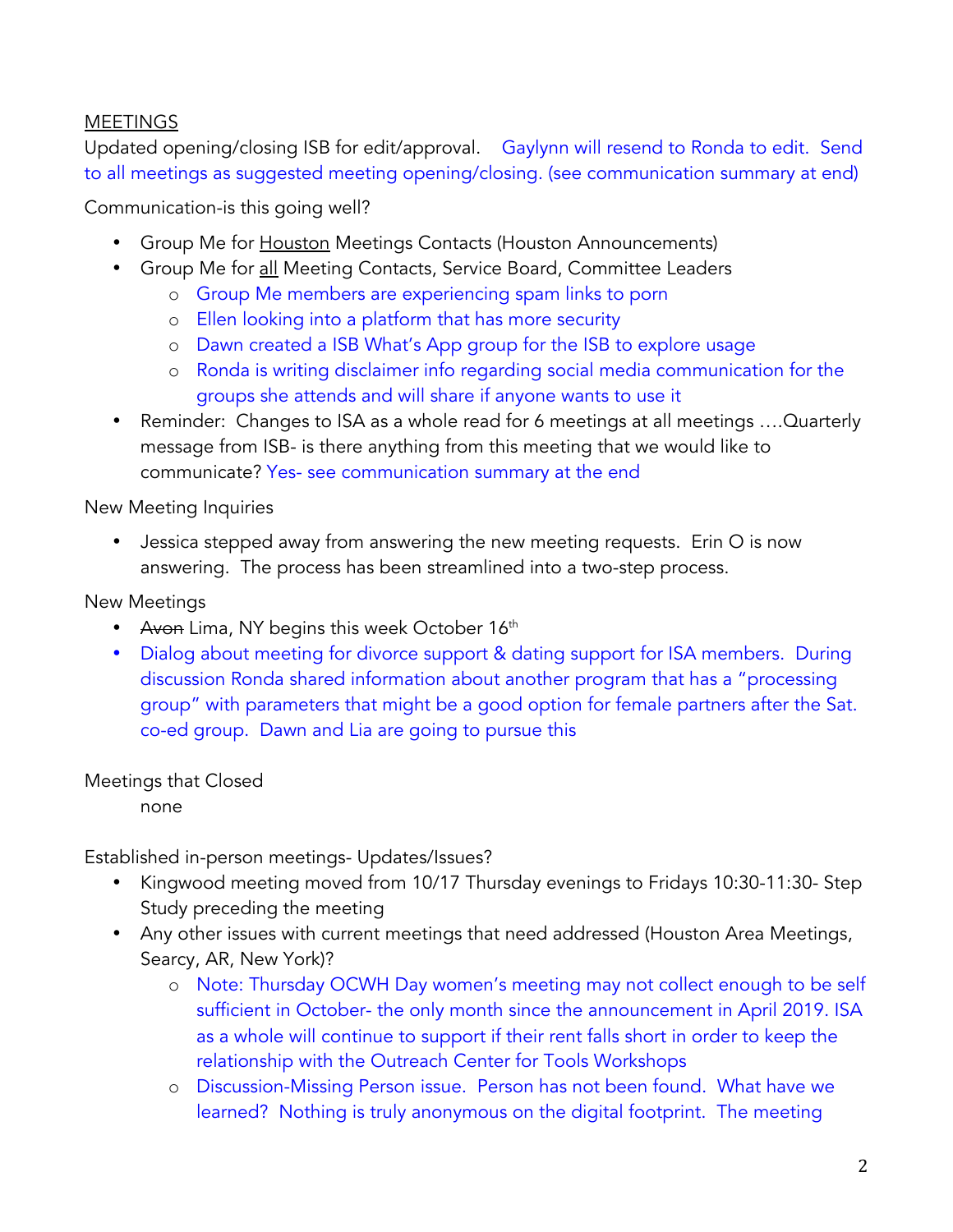attendance dropped from 18 to 2-6 since the event. Keeping brining people back to solutions and not to fuel the fire by discussion.

Phone Meetings- Updates/Issues?

- Who is facilitating the Friday phone meeting? Ellen F. & Laura K. alternate.
- Issue: difficult people discussion, additional facilitators for Phone meetings

#### **COMMITTEES**

RETREAT- Date February 22, 2020 at Hinz Center

• Spent for 2020 Retreat \$750 for Hines Center and \$104 for Event Insurance

Dana A- Retreat Coordinator

Any way we can move the date? Date Change to FEB. 15th

Are we going to open up the retreat to men? Open discussion pros/cons Vote: 4 Yes/1 No Retreat will be open to male partners.

#### TOOLS Apr/Jul/Oct/Jan

- Next WS is November 2nd- 2 workshops one co-ed RSVPify
- How are we going to handle tools workshops for meetings that start outside of Houston? Two- 1.5 hour training sessions by Zoom to train facilitators (Ellen ask Laura K if interested in training.) Gaylynn will test this out with the NY gals on 11/23.

#### LITERATURE

• Literature Committee Update (Dawn)

Latest update from Literature Committee – Kathy G. "I have attached the adjusted Committee assignments and deadlines discussed today. Our next meeting is scheduled for Nov. 16 on which we should have all edits completed for the material that will be included in the 1st Edition of the ISA Book. Everything else has a date listed or a plan. If all edits are completed by the meeting on Nov. 16, we'll go over, make any adjustments and I'll cut and paste the final product together for someone to reformat and make pretty along with a new table of contents. Hopefully this will be ready to submit to the ISA Board for review before Christmas?!?"

• Issue: ISA Approved Literature- needs definition

ISA APPROVED LITERATURE- *Approved*

To keep meetings safe, meetings are encouraged to use ISA approved literature that includes: *The Language of Letting Go, The ISA Tools, The ISA Traditions, The ISA Promises, The ISA 12*  Steps, and *Paths to Recovery: Al Anon's Steps, Traditions, and Concepts*. For non-ISA approved literature, each group needs to evaluate what effect the use of outside literature might have on the newcomer seeking recovery in ISA and keeping in harmony with the ISA Traditions.

- Working the 12 Steps
	- o Requests for worksheet pages- how to handle- Steps 1-2-3 a.k.a. "The 1-2-3 Waltzpost on the ISA Website under tools.
	- $\circ$  Get as many groups to work the 12 steps over the next 6 months (1-2-3 first weeks of December, 4-12 Jan-Mar)- Dawn getting steps from Kathy G., Ellen is working with 3 Step Groups right now